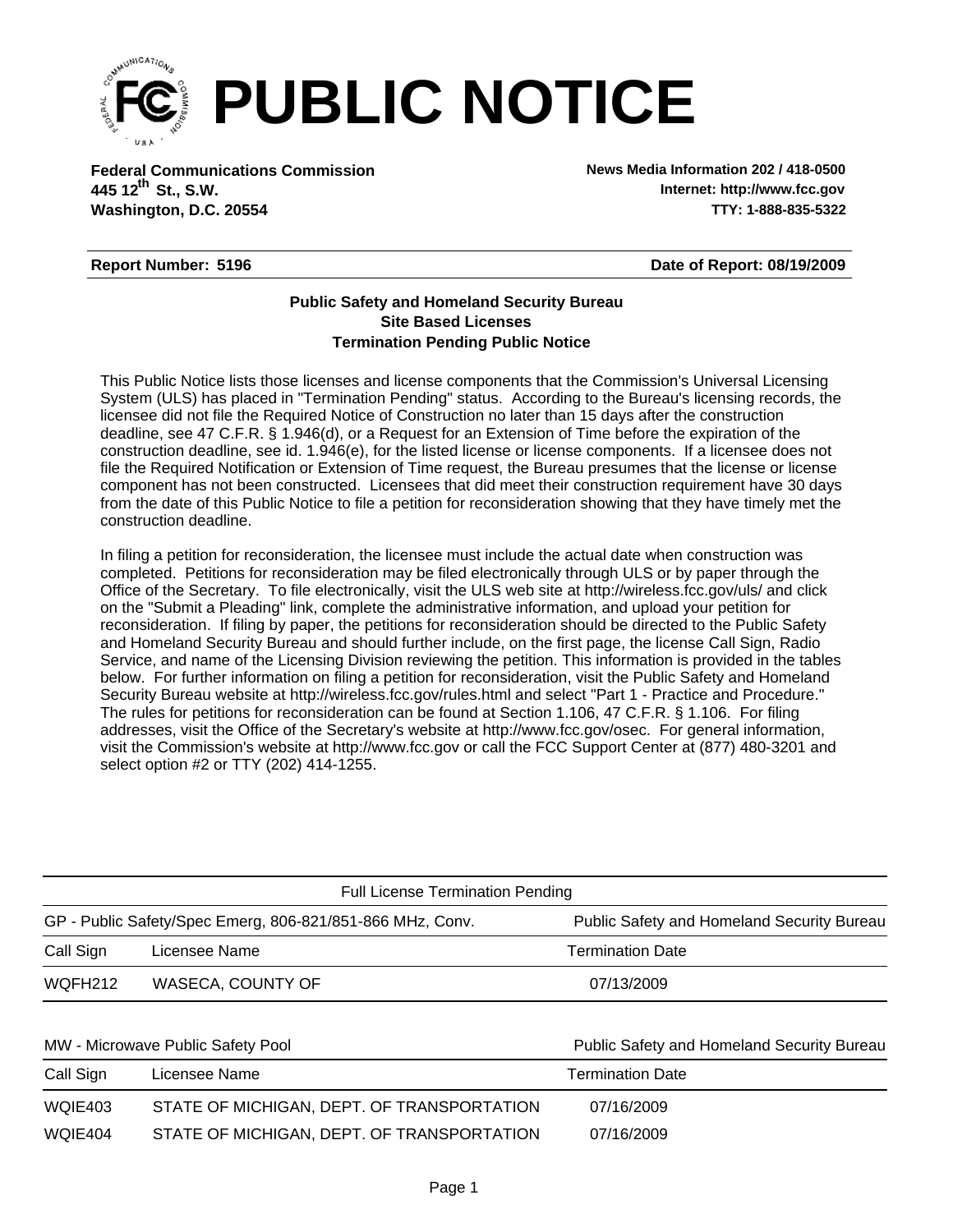|                                   | <b>Full License Termination Pending</b>    |            |                                                   |   |                             |  |
|-----------------------------------|--------------------------------------------|------------|---------------------------------------------------|---|-----------------------------|--|
| MW - Microwave Public Safety Pool |                                            |            | <b>Public Safety and Homeland Security Bureau</b> |   |                             |  |
| Call Sign                         | Licensee Name                              |            | <b>Termination Date</b>                           |   |                             |  |
| WQIE406                           | STATE OF MICHIGAN, DEPT. OF TRANSPORTATION |            | 07/16/2009                                        |   |                             |  |
| WQIE421                           | STATE OF MICHIGAN, DEPT. OF TRANSPORTATION |            | 07/16/2009                                        |   |                             |  |
|                                   |                                            |            |                                                   |   |                             |  |
|                                   | PW - Public Safety Pool, Conventional      |            | <b>Public Safety and Homeland Security Bureau</b> |   |                             |  |
| Call Sign                         | Licensee Name                              |            | <b>Termination Date</b>                           |   |                             |  |
| WQJB484                           | ALBUQUERQUE, CITY OF                       | 07/15/2009 |                                                   |   |                             |  |
|                                   |                                            |            |                                                   |   |                             |  |
|                                   | <b>Location Termination Pending</b>        |            |                                                   |   |                             |  |
| Call Sign                         | Licensee Name                              | City       | <b>State</b>                                      |   | <b>Location Termination</b> |  |
|                                   |                                            | Latitude   | Longitude                                         | # | Date                        |  |

| <b>Frequency Termination Pending</b>                                                |                                         |                  |                           |                  |      |                          |  |  |
|-------------------------------------------------------------------------------------|-----------------------------------------|------------------|---------------------------|------------------|------|--------------------------|--|--|
| PW - Public Safety Pool, Conventional<br>Public Safety and Homeland Security Bureau |                                         |                  |                           |                  |      |                          |  |  |
| Call Sign<br><b>Stn Class</b>                                                       | Licensee Name<br>Lower/Upper Frequency  | City<br>Latitude | <b>State</b><br>Longitude | Loc. /<br>Path # | $\#$ | Ant. Termination<br>Date |  |  |
| WNHL727                                                                             | <b>BRIGHTON VOLUNTEER AMBULANCE INC</b> |                  |                           | 3                | 1    | 07/10/2009               |  |  |
| <b>MO</b>                                                                           | 153.99500000                            |                  |                           |                  |      |                          |  |  |
| WNHL727                                                                             | BRIGHTON VOLUNTEER AMBULANCE INC        |                  |                           | 3                | 1    | 07/10/2009               |  |  |
| <b>MO</b>                                                                           | 154.17500000                            |                  |                           |                  |      |                          |  |  |
| WNHL727                                                                             | BRIGHTON VOLUNTEER AMBULANCE INC        |                  |                           | 3                | 1    | 07/10/2009               |  |  |
| <b>MO</b>                                                                           | 154.25000000                            |                  |                           |                  |      |                          |  |  |
| WNHL727                                                                             | BRIGHTON VOLUNTEER AMBULANCE INC        |                  |                           | 3                | 1    | 07/10/2009               |  |  |
| <b>MO</b>                                                                           | 154.31000000                            |                  |                           |                  |      |                          |  |  |
| WNHL727                                                                             | <b>BRIGHTON VOLUNTEER AMBULANCE INC</b> |                  |                           | 3                | 1    | 07/10/2009               |  |  |
| <b>MO</b>                                                                           | 154.38500000                            |                  |                           |                  |      |                          |  |  |
| WNHL727                                                                             | <b>BRIGHTON VOLUNTEER AMBULANCE INC</b> |                  |                           | 3                | 1    | 07/10/2009               |  |  |
| <b>MO</b>                                                                           | 155.17500000                            |                  |                           |                  |      |                          |  |  |
| WNHL727                                                                             | BRIGHTON VOLUNTEER AMBULANCE INC        |                  |                           | 3                | 1    | 07/10/2009               |  |  |
| <b>MO</b>                                                                           | 155.22000000                            |                  |                           |                  |      |                          |  |  |
| WNHL727                                                                             | <b>BRIGHTON VOLUNTEER AMBULANCE INC</b> |                  |                           | 3                | 1    | 07/10/2009               |  |  |
| <b>MO</b>                                                                           | 155.28000000                            |                  |                           |                  |      |                          |  |  |
| WNHL727                                                                             | <b>BRIGHTON VOLUNTEER AMBULANCE INC</b> |                  |                           | 3                | 1    | 07/10/2009               |  |  |
| <b>MO</b>                                                                           | 155.29500000                            |                  |                           |                  |      |                          |  |  |